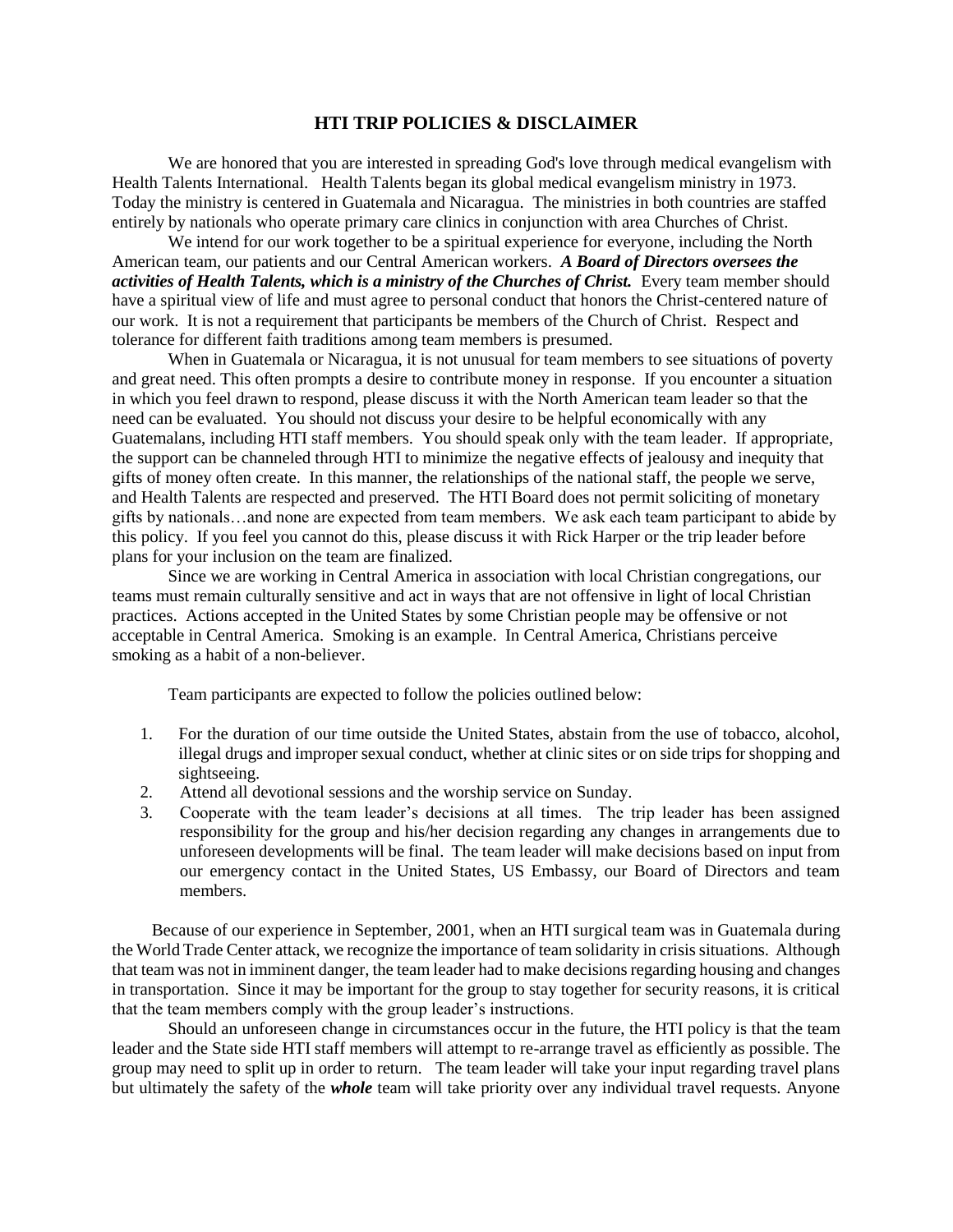who does not follow the group leader's advice and decides to make independent travel arrangements, must accept full responsibility physically and financially for the decision.

It is your responsibility to ensure that HTI has correct emergency notification numbers (preferably an e-mail address) of your contact, so we can keep family members informed of any changes.

## *Disclaimer*

*Guatemala and Nicaragua are developing countries and often experience instability. Team members should understand that while HTI will take reasonable steps to ensure the personal safety of team members, there are risks inherent in living, traveling, and working in such situations. Each team member assumes a certain amount of risk when he commits to participate in medical evangelism.*

*Health Talents has sponsored medical evangelism trips for many years and has had very few problems. We want your trip to be a positive life-changing experience, so we request that you comply with the conditions of this statement.* 

*That being said, when registering for a trip by clicking the box stating that you have read and agree to the HTI policies and disclaimer you are also consenting to the following Assumption of Risk and Release Document below as further evidence of your understanding of the unique risks associated with travel to Guatemala or Nicaragua.* 

## ASSUMPTION OF RISK AND RELEASE-Guatemala/Nicaragua

In consideration of being permitted to participate in the Health Talents International (HTI) Medical/Surgical Mission Trip (Mission Trip) to Guatemala or Nicaragua as the case may be, the Trip Participant checking the box to submit my reservation form is hereby acknowledging consent to this document, in full recognition and appreciation of the dangers and hazards inherent in the HTI Mission Trip for which The Participant is registering and the planned activities and the hazards inherent in transportation to and from destinations on the trip during my participation in the Mission Trip, does hereby agree to assume all the risks and responsibilities surrounding participation in the HTI Mission Trip or any independent activities undertaken as an adjunct thereto; and further, I do for myself, my heirs and personal representative(s) hereby defend, hold harmless, indemnify and release and forever discharge Health Talents International, Inc., and all its officers, agents and employees from and against any and all claims, demands and actions, or causes of action, on account of damage to personal property, or personal injury, or death which may result from my participation, and which result from causes beyond the control of , and without the fault or negligence of Health Talents International, Inc., its officers, agents or employees, during the period of my participation as aforesaid.

Furthermore, I hereby designate and appoint the assigned Health Talents International Team Leader be it one of the following: Rick Harper, US Missions Director Kemmel Dunham, Central American Missions Director Bode Teague, Director of Development and Philanthropy Sheri Kretzschmar, Mission Trips and Events Manager Dave Mellor, Mission Trips and Church Relations Coordinator of HTI Susan Mellor, Public Relations Coordinator of HTI Marie Agee, Board Member of HTI As my true and lawful attorney or agent, to take whatever reasonable action or procedure, including the execution of any documents or instruments which may be required or necessary by